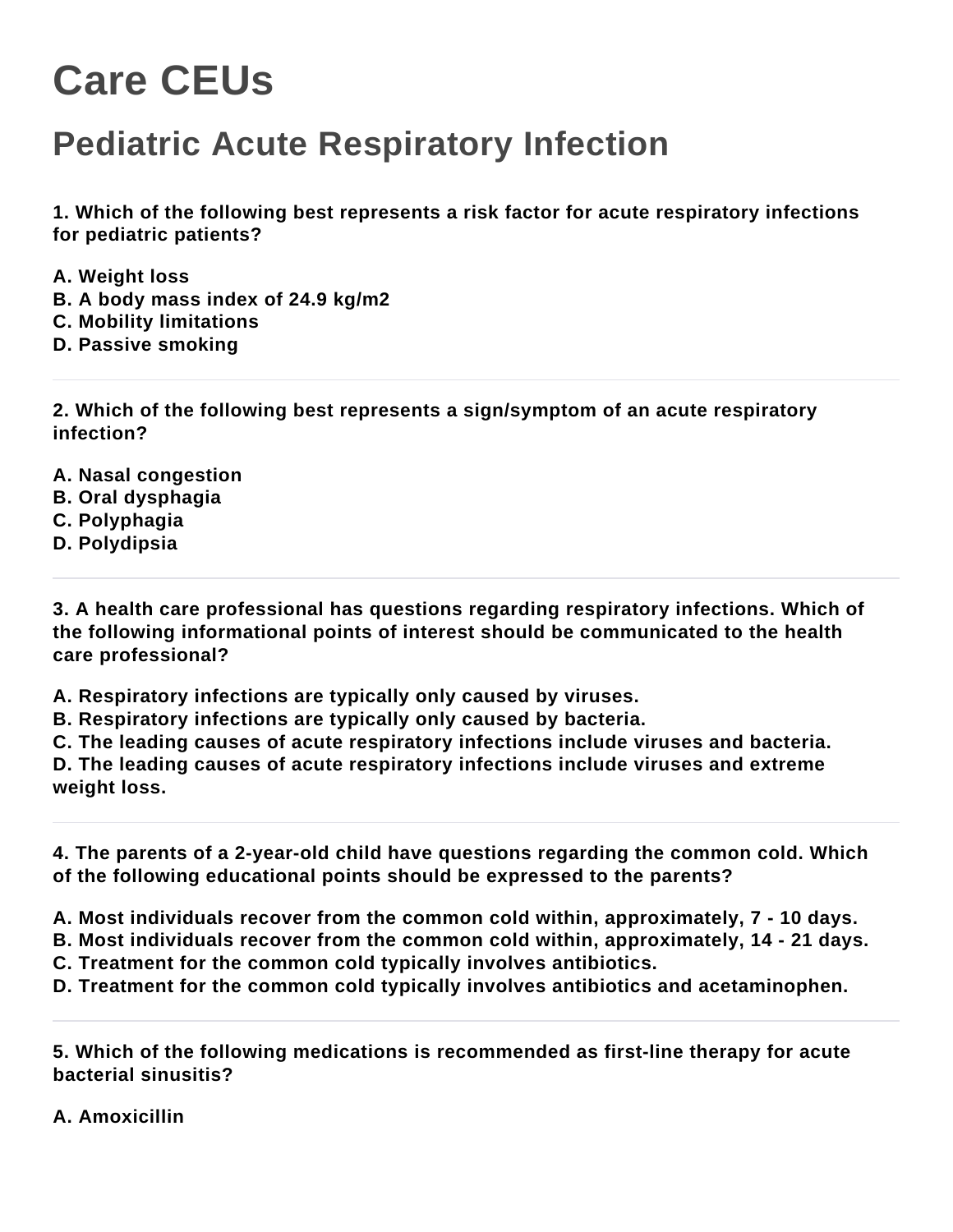**B. Cephalexin C. Cefadroxil D. Clindamycin**

**6. A health care professional is developing an educational lecture centered around bronchiolitis. Which of the following informational points of interest should be included in the health care professional's lecture?**

**A. Bronchiolitis is typically caused by the RSV.**

- **B. Transmission of RSV typically only occurs through contaminated food.**
- **C. Individuals infected with RSV are usually contagious for three to eight weeks.**
- **D. Early symptoms of RSV may include weight gain.**
- **7. Which of the following statements is most accurate?**

**A. In very young infants (e.g., older than six months old), the only symptoms of a RSV infection that may be present include the following: irritability, weight loss, and odynophagia.**

**B. In very young infants (e.g., older than six months old), the only symptoms of a RSV infection that may be present include the following: irritability, increased appetite, and apnea.**

**C. In very young infants (e.g., less than six months old), the only symptoms of a RSV infection that may be present include the following: irritability, otalgia, and odynophagia.**

**D. In very young infants (e.g., less than six months old), the only symptoms of a RSV infection that may be present include the following: irritability, decreased appetite, and apnea.**

**8. Infants/children suffering from bronchitis should seek health care if they meet which of the following conditions?**

- **A. Symptoms lasting more than one week**
- **B. Symptoms lasting more than two weeks**
- **C. The child is younger than two months old and has a fever of 102.4 °F**
- **D. The child is younger than three months old and has a fever of 100.4 °F**

**9. A 10-year-old patient presents to a health care facility. The patient is diagnosed with community-acquired pneumonia. The patient's parents report the patient has a hypersensitivity to penicillin. Which of the following medications should be used to treat the aforementioned patient?**

**A. Amoxicillin B. Azithromycin C. Peramivir**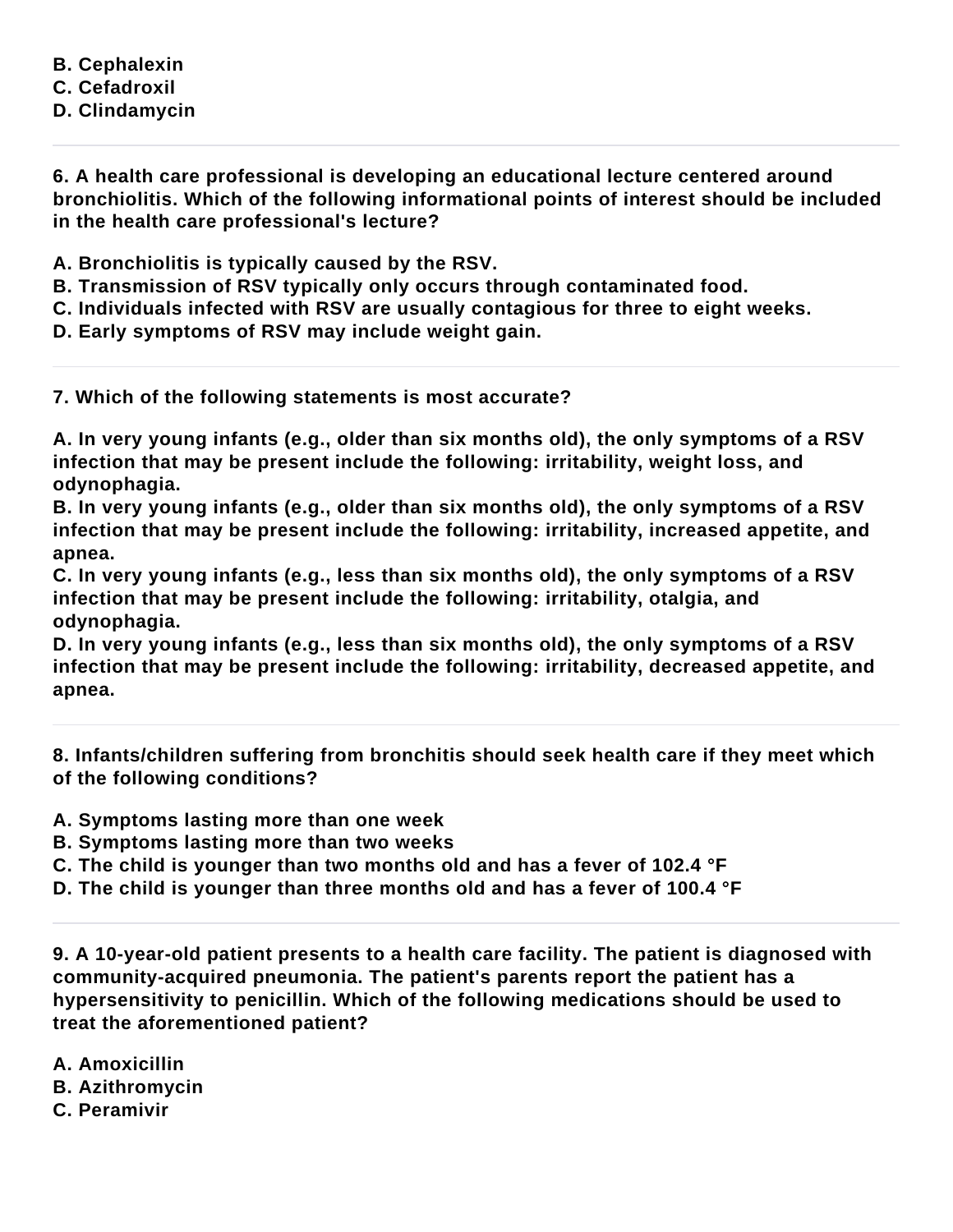**10. A health care professional has questions regarding the differences between influenza and a "cold." Which of the following informational points of interest should be communicated to the health care professional?**

**A. Symptom onset is abrupt with a cold.**

**B. Symptom onset is abrupt with influenza.**

**C. Chills are common with a cold and not as common with influenza.**

**D. Headaches are common with a cold and less common with influenza.**

**11. Which of the following medications is approved for treatment of influenza in children two weeks old or older?**

- **A. Oseltamivir**
- **B. Zanamivir**
- **C. Peramivir**
- **D. Baloxavir**

**12. Which of the following best represents a COVID-19 treatment recommendation for children?**

**A. Most children with SARS-CoV-2 infection will require amoxicillin.**

**B. Most children with SARS-CoV-2 infection will require cephalexin.**

**C. Remdesivir is recommended for hospitalized children aged ?12 years with COVID-19 who have risk factors for severe disease and have an emergent or increasing need for supplemental oxygen.**

**D. Remdesivir is recommended for hospitalized children aged ?14 years with COVID-19 who have risk factors for severe disease and do not have an emergent or increasing need for supplemental oxygen.**

**13. A health care professional has questions regarding mastoiditis. Which of the following informational points of interest should be communicated to the health care professional?**

**A. Mastoiditis is often associated with the common cold.**

**B. Mastoiditis is often associated with influenza.**

**C. Symptoms of mastoiditis include nasal congestion and oral dysphagia.**

**D. Symptoms of mastoiditis include: fever, pain, ear redness, and discharge from the ear.**

**14. Which of the following best represents a sign/symptom of MIS-C?**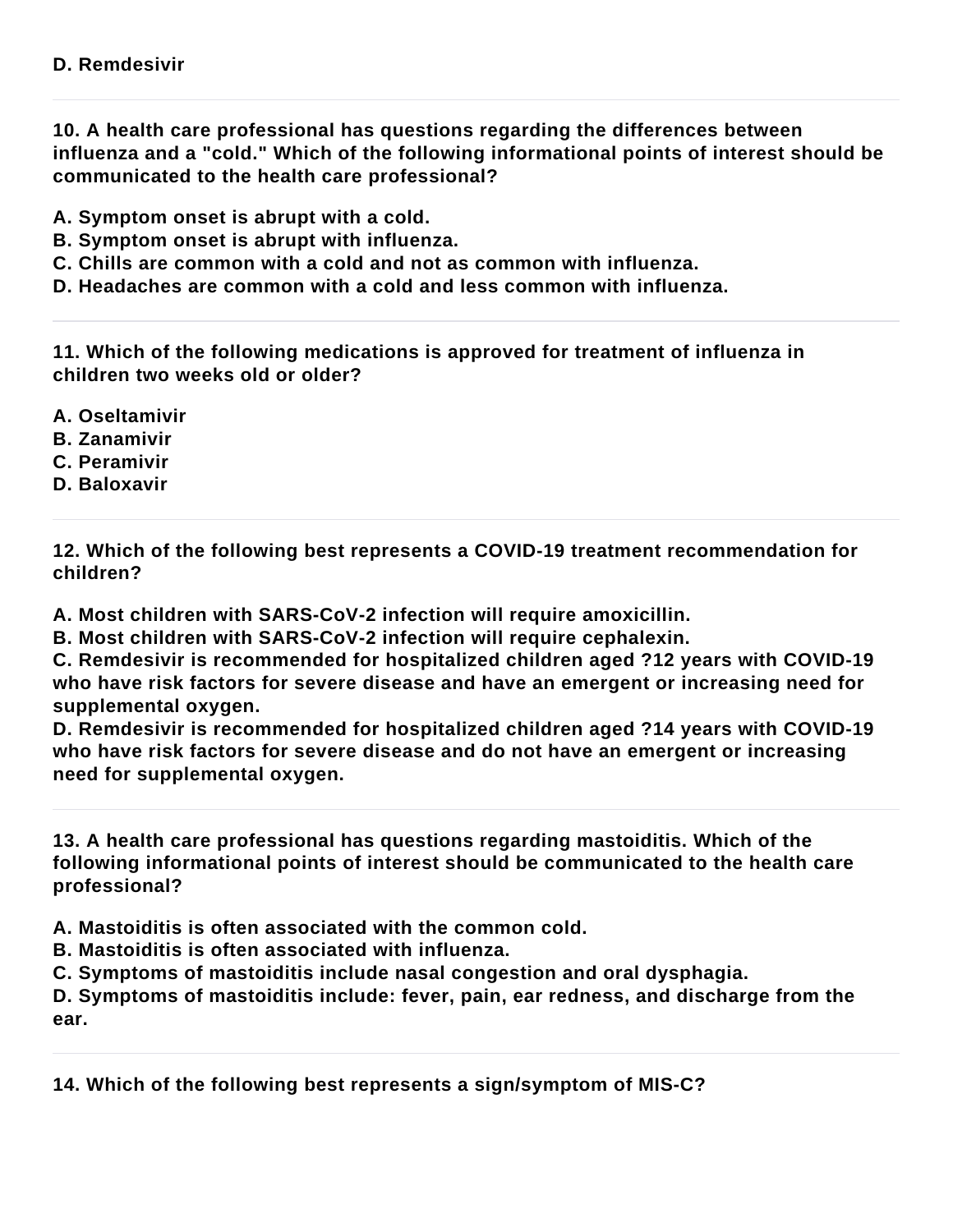- **A. Extremely high blood pressure**
- **B. Low blood pressure**
- **C. Weight gain**
- **D. Weight gain with increased appetite**

**15. The parents of a newborn child have questions regarding adequate nutrition. Which of the following educational points should be expressed to the parents?**

**A. Individuals should only exclusively feed infants human milk for the first two months of life.**

**B. Individuals should exclusively feed infants human milk for the first six months of life. C. Individuals should provide infants with supplemental vitamin D beginning four months after birth.**

**D. Individuals should provide infants with supplemental vitamin D beginning six months after birth.**

**16. Which of the following statements is most accurate?**

**A. Inactivated vaccines include the dead version of the infectious agent that causes a specific infection or disease.**

**B. Inactivated vaccines include the live version of the infectious agent that causes a specific infection or disease.**

**C. Live-attenuated vaccines are not similar to the natural infection they help prevent therefore, they create a long-lasting immune response of about six months.**

**D. Live-attenuated vaccines are similar to the natural infection they help prevent therefore, they create a short-term immune response.**

**17. A health care professional has questions regarding Afluria Quadrivalent. Which of the following informational points of interest should be communicated to the health care professional?**

**A. Afluria Quadrivalent is approved for use in individuals six months of age and older. B. Afluria Quadrivalent is only approved for use in individuals six years of age and older.**

**C. The recommended dose for Afluria Quadrivalent is 0.25 mL.**

**D. The recommended dose for Afluria Quadrivalent is 1.5 mL.**

**18. What is the recommended dose for FluMist?**

**A. 0.2 mL**

**B. 0.25 mL**

**C. 0.5 mL**

**D. 1.5 mL**